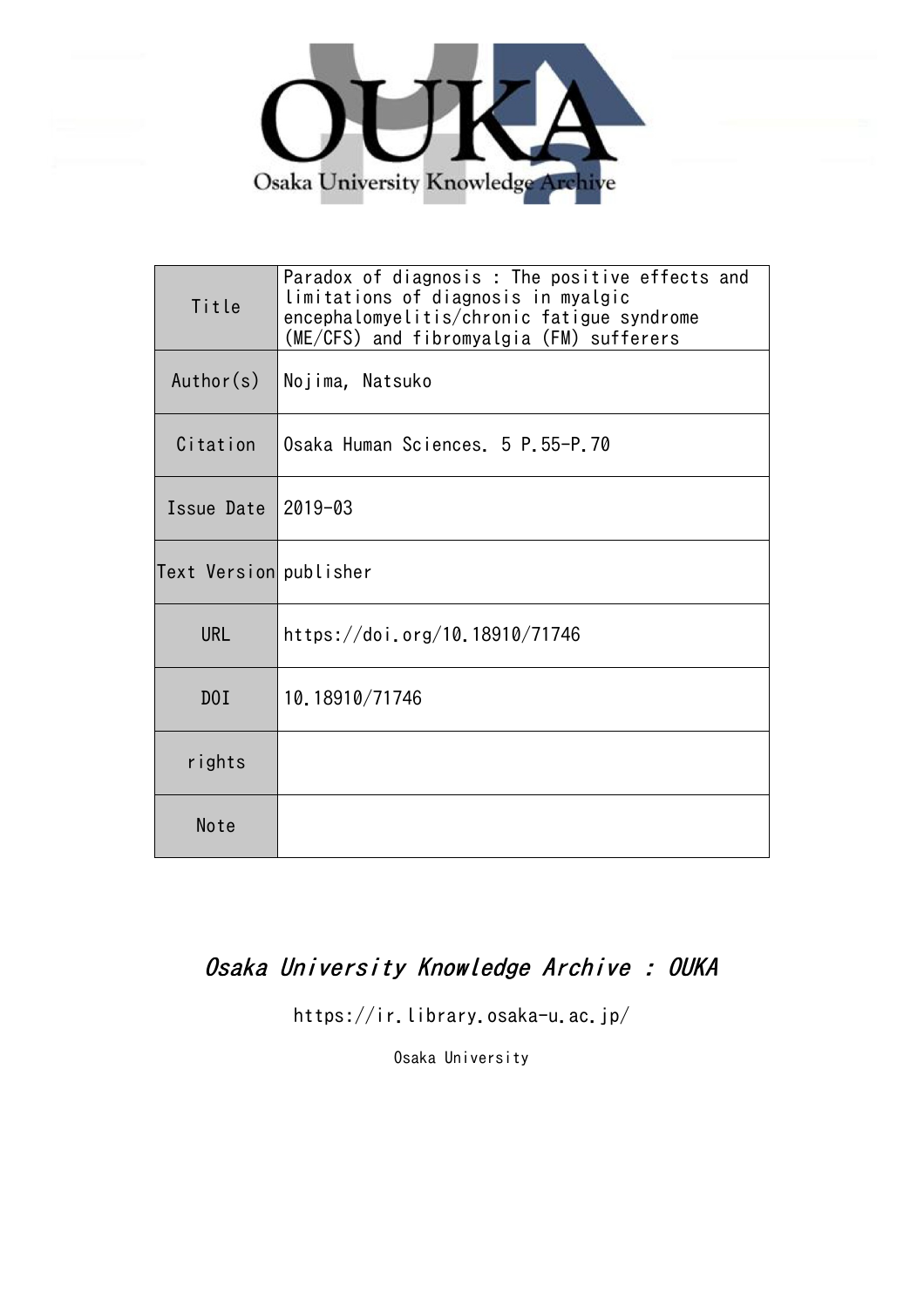# **PARADOX OF DIAGNOSIS: THE POSITIVE EFFECTS AND LIMITATIONS OF DIAGNOSIS IN MYALGIC ENCEPHALOMYELITIS/CHRONIC FATIGUE SYNDROME (ME/CFS) AND FIBROMYALGIA (FM) SUFFERERS**

Natsuko Nojima\*

#### **Abstract**

Diagnosis is a topic of discussion in recent studies on contested illnesses. Without an accurate medical diagnosis, sufferers face the risk that people may think they are malingering or faking. Therefore, receiving a diagnosis can be a critical event for sufferers because it legitimizes their illness. This paper explores how diagnosis impacts the illness experience of myalgic encephalomyelitis/chronic fatigue syndrome (ME/CFS) or fibromyalgia (FM) sufferers. The findings can be divided into the positive effects and limitations of diagnosis. Positive effects of diagnosis include achieving relief because of the legitimation of suffering and liberation from guilt; however, diagnosis posits several shortcomings. Often, despite being diagnosed, others fail to recognize the sufferers' condition as a serious disease or as a disease at all. This *paradox of diagnosis* highlights the significance of delegitimizing sufferers' experiences and the vulnerability of legitimate diagnosis.

Key words: contested illnesses, myalgic encephalomyelitis/chronic fatigue syndrome (ME/CFS), fibromyalgia (FM), paradox of diagnosis, delegitimation of suffering

This article is the English translation of the original one "Nojima, N (2017). Paradox of Diagnosis: The Positive Effects and Limitations of Diagnosis in Myalgic Encephalomyelitis/Chronic Fatigue Syndrome (ME/CFS) and Fibromyalgia (FM) Sufferers. *The Japanese Journal of Health and Medical Sociology*, **27**(2), 77–87 (in Japanese)". The publication of its English translation has been permitted by the Japanese Society of Health and Medical Sociology. \* Graduate School of Human Sciences, Osaka University, 1-2, Yamadaoka, Suita, Osaka 565-0871, Japan.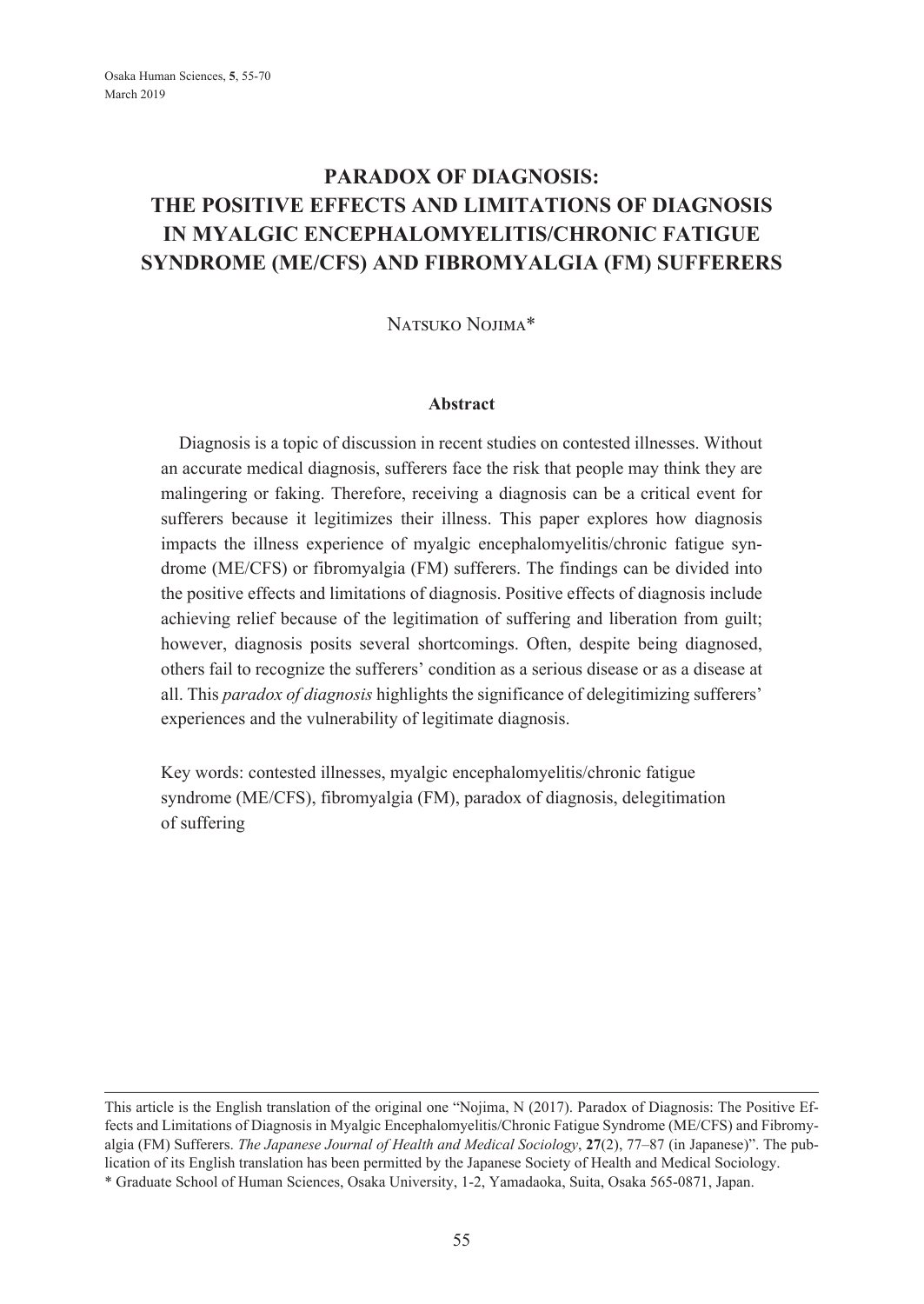#### **1. Introduction**

"Contested illnesses" refer to "illnesses where sufferers claim to have a specific disease that many physicians do not recognize or acknowledge as distinctly medical"<sup>11</sup> (Conrad and Barker, 2010: S70). Myalgic encephalomyelitis/chronic fatigue syndrome, fibromyalgia, irritable bowel syndrome, chemical sensitivity, etc. can be cited as the main examples thereof. What these conditions have in common is that even though the sufferer complains about physical symptoms, no abnormalities are confirmed by an examination. Owing to this, it is believed that tensions arise between a sufferer, who suspects some kind of physical disease or another, and a physician who does not recognize it.

When it comes to such contested illnesses, healthcare providers have noted the increased burdens of primary care physicians, and the increase in the healthcare costs owing to the repeated medical visits by patients, while social-scientific studies have clarified the problems confronted by sufferers. What is shared in the latter case are the effects of an undiagnosed condition of sufferers. Pain that is hard to describe, fatigue that is qualitatively different from overwork, a decline in thinking faculty, abnormal hypersensitivity and so on—when no diagnosis is possible even though a patient is suffering from such symptoms, the illness is not recognized itself, and the patient is suspected of faking an illness or indolence, or a psychological explanation and the name of some mental disease or another is applied (Broom and Woodward, 1996; Dumit, 2006; Nettleton, 2006). The disregard or deprecation of the patient's physical symptoms by healthcare personnel and the people around him or her inevitably drives the patient to engage in doctor shopping, but this not only increases the economic and physical burdens of the patient, but also causes even more suffering to the patient owing to the level of difficulty that is at times equal to or greater than the symptoms insofar as the "reality" of the sufferer is denied (Nojima, 2014). Therefore, it has been pointed that patients feel relief when their illness is acknowledged as a "disease" based on a diagnosis with a disease name, and when they are freed from an "inappropriate" diagnosis name of a mental disorder and the like (Broom and Woodward, 1996; Lillrank, 2003; Sim and Madden, 2008).

However, a diagnosis and a name of the diagnosis do not, in and of themselves, eliminate a patient's pain and suffering (Broom and Woodward, 1996), and the disease name of a contested illness may itself be interpreted as a stigma (Sim and Madden, 2008). When it comes to the downside of such a diagnosis, the difficulty of an undiagnosed condition is all the greater in the case of a contested illness, so it is mentioned relatively infrequently in past studies. Moreover,

<sup>1)</sup> At present, there is no fixed Japanese translation for the English term "contested illnesses." In this paper, based on the situation where a debate has arisen about whether or not something actually exists as a disease, I have translated this term as *ronsouchu no yamai* in Japanese. J. Dumit cites the following five features associated with a contested illness:  $(1)$  it is chronic,  $(2)$  the cause is unknown,  $(3)$  there are various ways to treat it,  $(4)$  it has many complications and (5) it arouses legal debates (related to disability benefits) (Dumit, 2006).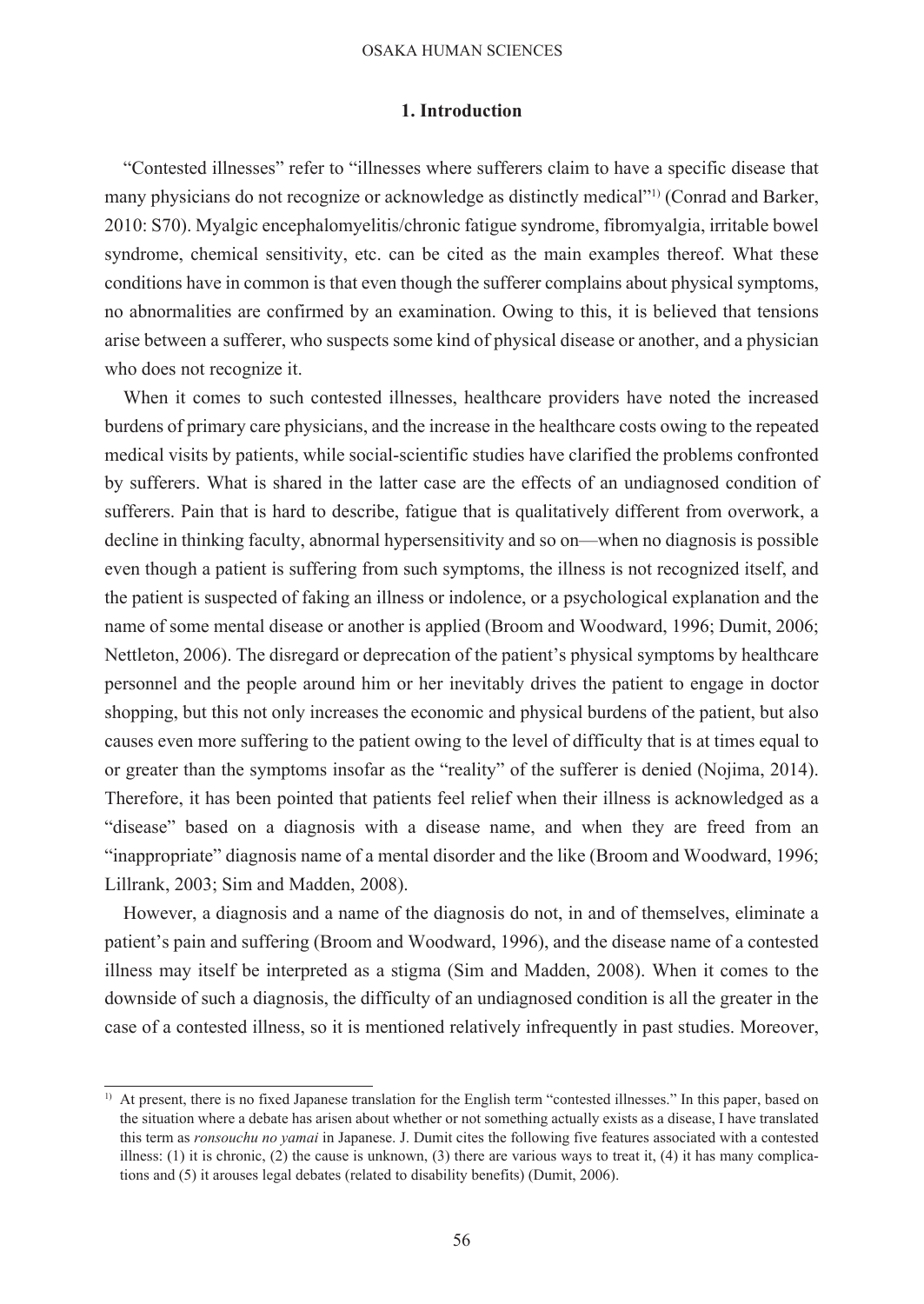#### Nojima

even though most such studies have clarified specifically the course leading to the diagnosis and the effects of the diagnosis on the sufferer, they have been inadequate when it comes to examining the temporal fluctuations of the effects of the diagnosis. Furthermore, the effects of the diagnosis on the relationship between the sufferer and others have not been fully studied either. Accordingly, in this paper, I use the narratives provided by persons suffering from myalgic encephalomyelitis/ chronic fatigue syndrome (ME/CFS) and fibromyalgia (FM), I clarify the effects that a diagnosis has on the sufferer, while paying due attention not only to the point in time when the illness is diagnosed, but also the process after diagnosis and the relationships with other persons.

### **2. Methodology**

### *2.1. Myalgic Encephalomyelitis/Chronic Fatigue Syndrome and Fibromyalgia*

The data used in this paper are the narratives of ME/CFS or FM sufferers obtained based on interviews with them. Before the summary of the data is explained, brief explanations of ME/ CFS and FM are provided.

ME, which is known as  $CFS^2$ , is described as a disease characterized by physical and mental fatigue occur after exertion of any sort, and that is accompanied by a strong sense of general exhaustion, mild fever, headache, muscle pain, feeling of weakness, cognitive problems, sleep disorders and so on. FM is described as a systemic chronic pain disorder, and is accompanied by a variety of symptoms including stiffness, weariness, fatigue, sleep disorders, depression, memory disorders, a decline in concentration, etc. The causes of both ME/CFS and FM are unknown, and no methods for treating them have been established, so patients are forced to endure long-term suffering. They are diseases that make it hard for those suffering from them to engage in work and that results in significant problems in their lives, and they do not meet the requirements for the designation as an intractable disease and they are also hard for patients to obtain a disability certificate, so many patients have to endure difficult circumstances both physically and economically.

### *2.2. Data Collection*

Semi-structured interviews were conducted from October 2013 to February 2015 for 31 participants (15 with ME/CFS, 16 with FM) that were recruited through the patient organizations<sup>3)</sup>

<sup>&</sup>lt;sup>2)</sup> The disease name CFS tends to result in the misunderstanding that it is an accumulation of stress and fatigue, and there are calls for a change of the disease name in various countries for the reason that CFS does not convey the severity of the disease. At present, when the pathological state has not been clarified, it is common for it to be described as ME/CFS or CFS/ME. In this paper, the term ME/CFS, which is adopted in most academic articles, is employed.

<sup>&</sup>lt;sup>3)</sup> For ME/CFS, I was introduced to participants by relying on the cooperation of the "Japan Myalgic Encephalomyelitis Association, an NPO Corporation," and for FM, I was introduced to participants by relying on the cooperation of the "Japan Fibromyalgia Support Association, an NPO Corporation."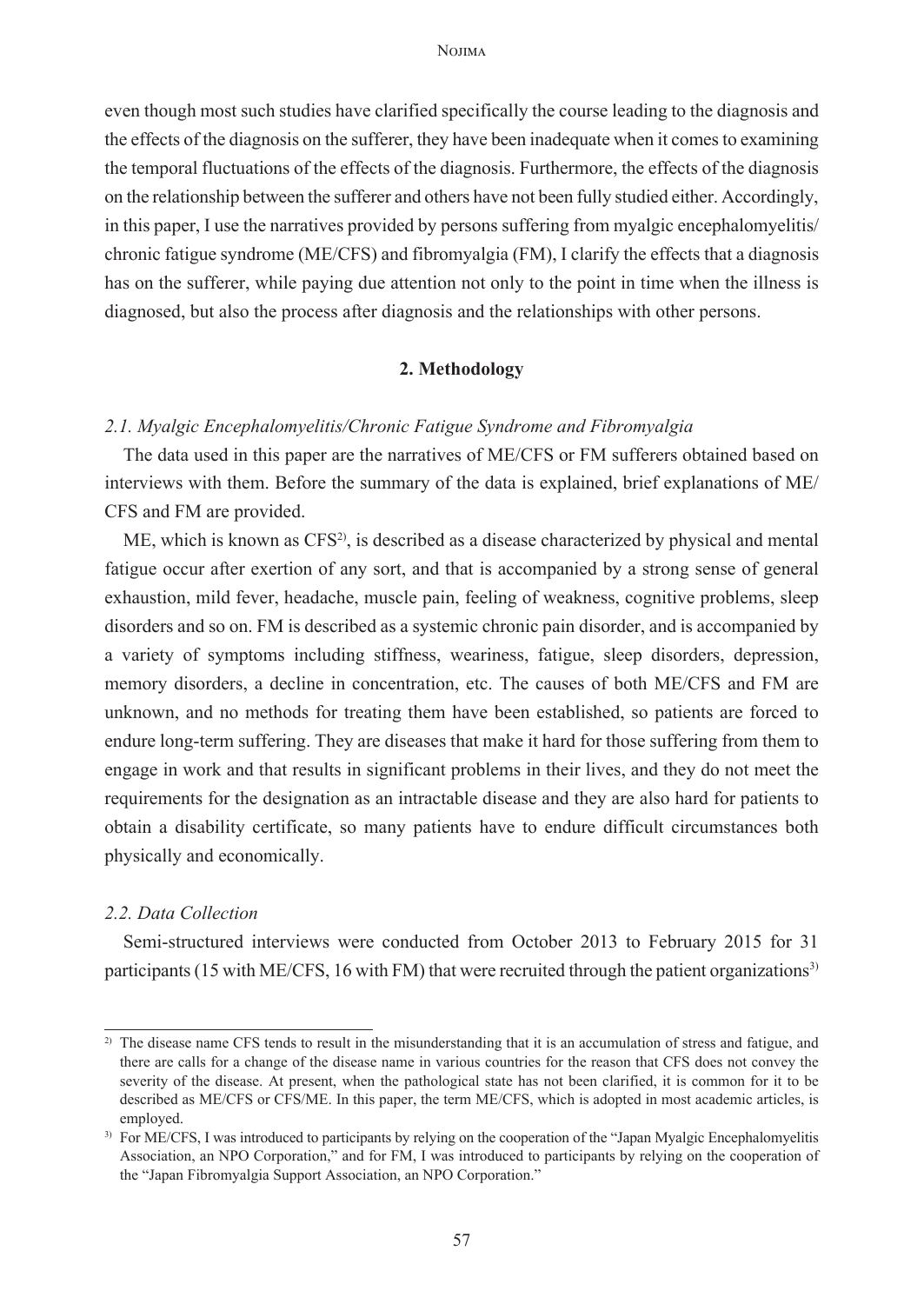| Fictitious<br>name | Gender | Age | Disease           | Time from<br>onset to<br>diagnosis | Fictitious<br>name | Gender | Age | Disease           | Time from<br>onset to<br>diagnosis | Fictitious<br>name | Gender | Age | Disease   | Time from<br>onset to<br>diagnosis |
|--------------------|--------|-----|-------------------|------------------------------------|--------------------|--------|-----|-------------------|------------------------------------|--------------------|--------|-----|-----------|------------------------------------|
| Shimizu            | F      | 40s | ME/<br><b>CFS</b> | 2 years                            | Ikeda              | F      | 50s | ME/<br><b>CFS</b> | 7 years                            | Yamaguchi          | F      | 50s | <b>FM</b> | 3 years                            |
| Suzuki             | F      | 30s | ME/<br><b>CFS</b> | 1 year                             | Hashimoto          | F      | 40s | ME/<br><b>CFS</b> | Unknown                            | Matsumoto          | M      | 30s | <b>FM</b> | 11 years                           |
| Takahashi          | F      | 50s | ME/<br><b>CFS</b> | 10 years                           | Yamashita          | M      | 20s | ME/<br><b>CFS</b> | 5 years                            | Inoue              | F      | 50s | <b>FM</b> | 5 years                            |
| Hoshi              | F      | 30s | ME/<br><b>CFS</b> | $0.5$ years                        | Ishikawa           | F      | 30s | ME/<br><b>CFS</b> | 12 years                           | Kimura             | F      | 60s | <b>FM</b> | 30 years                           |
| Ito                | F      | 30s | ME/<br><b>CFS</b> | 13 years                           | Maeda              | F      | 40s | ME/<br><b>CFS</b> | 1 year                             | Hayashi            | F      | 40s | <b>FM</b> | 15 years                           |
| Yamamoto           | M      | 30s | ME/<br><b>CFS</b> | 1.5 years                          | Watanabe           | F      | 30s | <b>FM</b>         | 0.5<br>months                      | Saito              | F      | 50s | <b>FM</b> | 3 months                           |
| Nakamura           | F      | 30s | ME/<br><b>CFS</b> | 3 years                            | Kato               | F      | 40s | <b>FM</b>         | 1 year                             | Sumida             | F      | 50s | <b>FM</b> | $0.5$ years                        |
| Baba               | F      | 30s | ME/<br><b>CFS</b> | 2 years                            | Ando               | M      | 60s | <b>FM</b>         | Unknown                            | Kurashima          | F      | 40s | <b>FM</b> | 20 years                           |
| Abe                | M      | 50s | ME/<br><b>CFS</b> | 8 years                            | Yamada             | F      | 40s | <b>FM</b>         | 5 years                            | Nakashima          | F      | 40s | <b>FM</b> | 20 years                           |
| Mori               | F      | 30s | ME/<br><b>CFS</b> | 4 years                            | Sasaki             | F      | 20s | <b>FM</b>         | 2 years                            | Fujita             | F      | 50s | <b>FM</b> | 1.5 years                          |
|                    |        |     |                   |                                    |                    |        |     |                   |                                    | Uchimura           | F      | 40s | <b>FM</b> | 8 years                            |

TABLE 1. Basic attributes of participants

as well as introductions of individuals (Table 1). The interviews lasted from one to four hours per participant. Before the interview began, the purpose, contents and methods of the research, the handling of personal information, the public disclosure of the results and so on were explained to the participants, and their written consent was obtained. In addition, they were told that they could withdraw that consent even after the end of the research. The research was conducted with the approval of the Research Ethics Committee, Departments of Sociology and Anthropology, the Graduate School of Human Sciences of Osaka University.

The interviews were conducted in such a manner that the participants could recount as freely as possible their lives from the onset of the disease to the present without any limits imposed on their narratives, at the same time that the interviews were conducted in accordance with the interview guide. The contents of the interview were recorded on an IC recorder and in a notebook with the consent of the participants. All of the narratives provided by sufferers that are used in this paper are extracts from the verbatim records from which the interviews were transcribed.

In this paper, the analysis is focused on the part talked about diagnosis in order to examine the effects of a diagnosis of ME/CFS or FM on the sufferer as well as on the relationships between the sufferer and others. In addition, an analysis is undertaken while due attention is paid to the individual contexts in order to grasp how a sufferer's experiences before and after diagnosis are related to one another.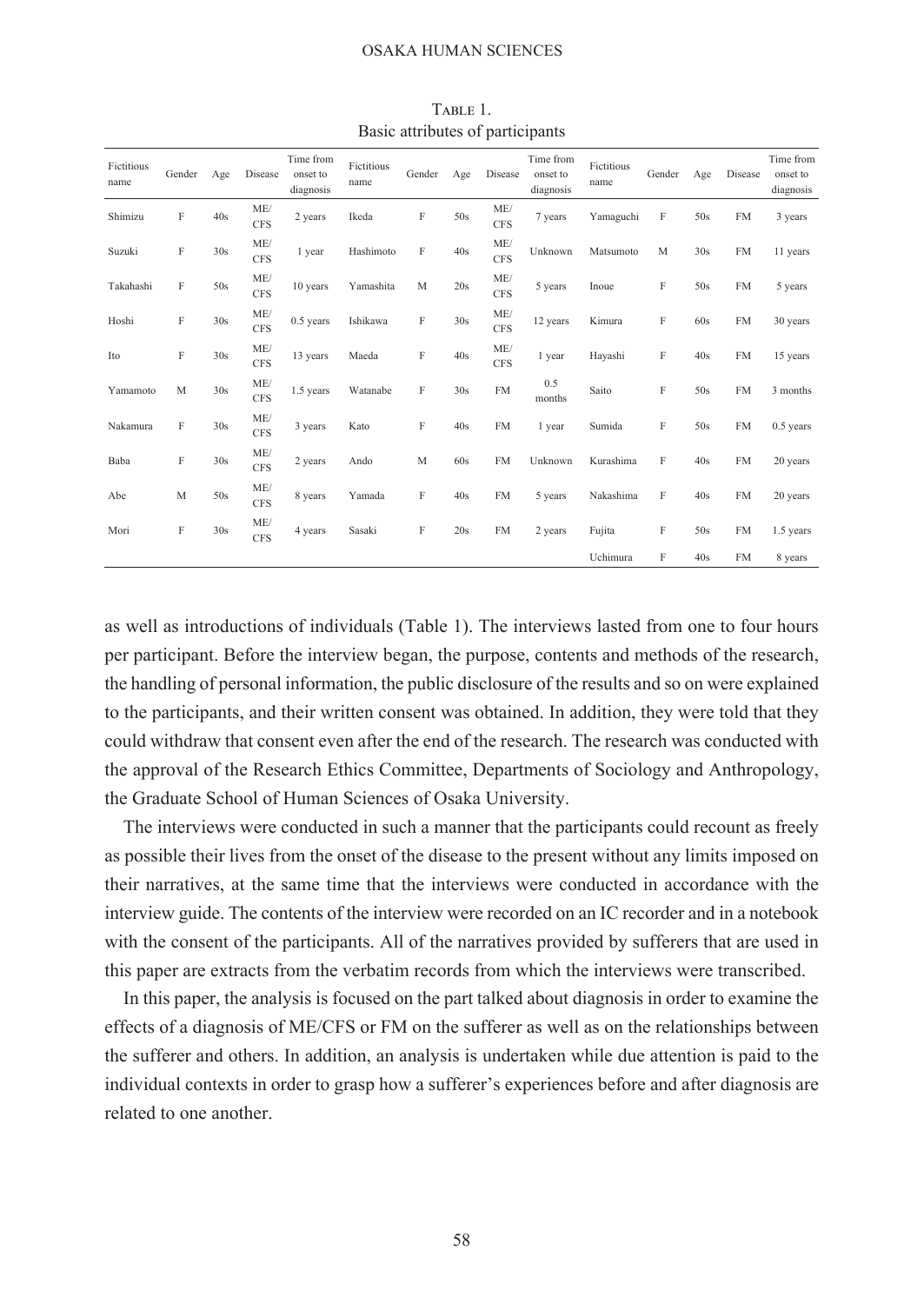#### **No**<sub>IMA</sub>

### **3. Analysis**

As a result of the analysis, several categories were obtained for the diagnosis, and these can be classified roughly into positive results and negative results. In this paper, the former is called "positive effects of the diagnosis," while the latter is called "limits of the diagnosis" based on the contents, and both are examined below with representative narratives for each category.

### *3.1. Positive Effects of Diagnosis*

### *3.1.1. Obtaining a Sense of Relief*

The first to be mentioned as a positive effect of diagnosis is a sense of relief. Since it is not possible to specify the abnormality by an examination in the case of ME/CFS or FM, when there is no knowledge about the disease or the existence of the disease is denied and the sufferer encounters a physician, he or she is suspected of faking an illness or of having a mental disease, or is "misdiagnosed." Even if the sufferer practices self-care or takes the medicines prescribed by the psychiatrist, when his or her condition does not improve, the sufferer will inevitably engage in doctor shopping or no longer be able to carry out his or her routine obligations at work or school. In many instances in this process, the sufferer is regarded suspiciously in various ways by the people around him or her, such as the physician and even family members, and is subjected to inconsiderate comments by them, and thus the sufferer continues to receive a negative assessment from others. For example, Ms. Takahashi recounts as follows such an experience.

Author: Now, when it comes to the issue of when the (ME/CFS and FM) was found at the same time, how did you feel when you received that disease name?

Takahashi: Frankly, I was relieved. This was because until that time many people thought that I was lying. I was told that I was malingering. People no longer trusted me. It was precisely because a disease name was finally found that I felt that my condition was being acknowledged. I was relieved.

Author: When you say that people thought you were lying, to whom specifically are you referring?

Takahashi: Well, it was my family and the people close to me. After that, at work, and when I met friends, they all thought that.

Author: Did you explain what you were feeling? That you had these symptoms, and were in a terrible state?

Takahashi: Yes. But even so I was told by the doctors that they could find nothing wrong with me. And ultimately all trust the doctors.

Author: I see. So they didin't trust you because no disease name was found, right?

Takahashi: Correct. Because there was always the belief that the symptoms themselves were all in my head. Mentally I felt awful about this.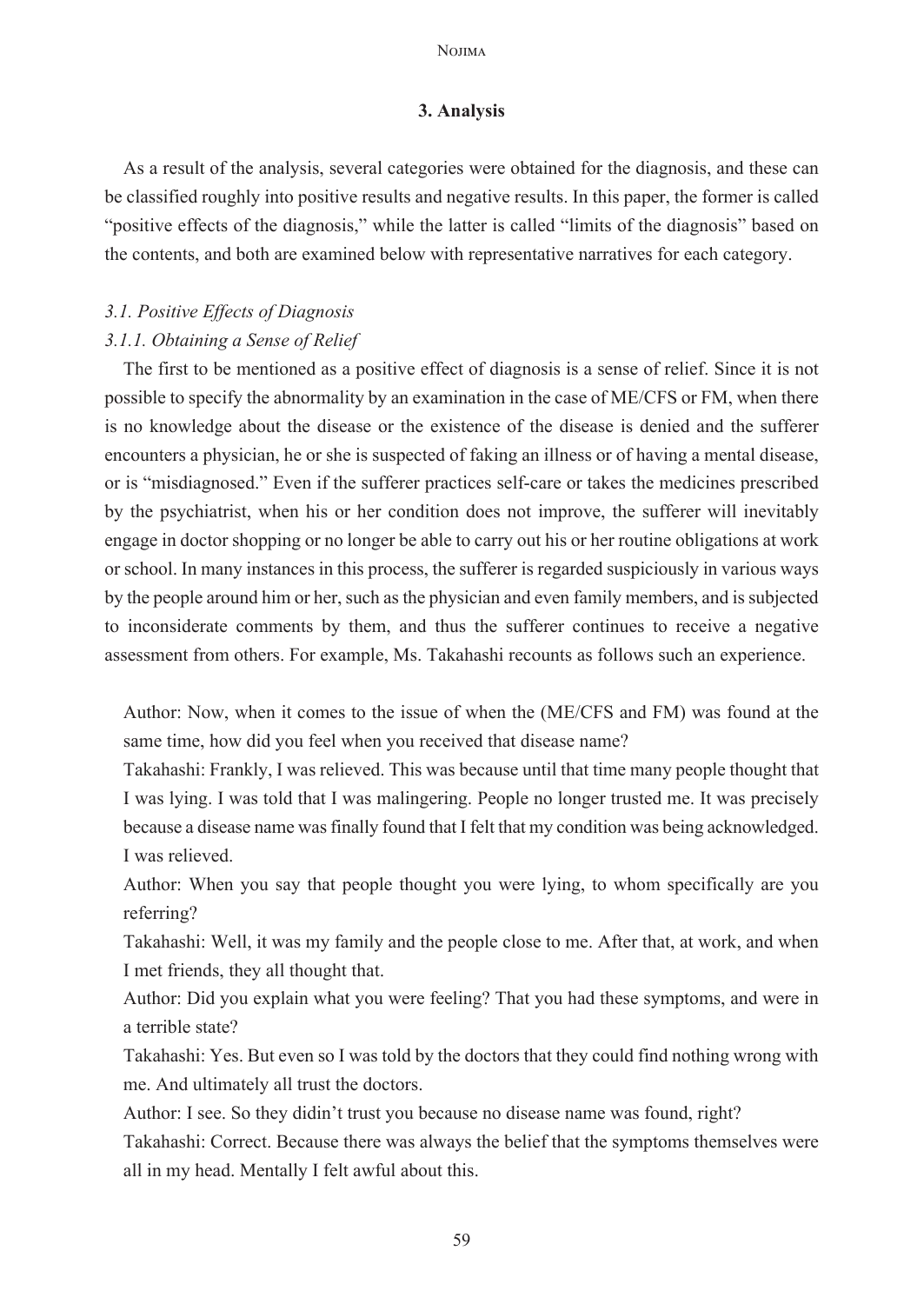In addition, for Ms. Nakashima the diagnosis of FM was something that aroused joy.

Nakashima: From the time of the initial diagnosis, the doctor said to me, "Well, you are not wrong. It is fibromyalgia. It is quite bad." I thought "So I am really suffering from a disease…" In the sense of "Finally." I almost felt like cooking festive red rice to celebrate it.

Author: Why were you so happy?

Nakashima: I was relieved about the name of the disease. It seemed like I was relieved since it could be called what it was without any question after that.

It is not hard to imagine how the uncertain circumstances prior to diagnosis and the negative evaluations of other people received by the patient in the course cause unease and humiliation to the person suffering from the disease. It is precisely for this reason that a diagnosis with a disease name that matches what a sufferer is experiencing with his or her own body results in a huge feeling of relief for such persons, in the sense that what they are complaining about is finally acknowledged by a corresponding diagnosis.

### *3.1.2. Legitimation of Suffering*

Obtaining a sense of relief due to a diagnosis amounts to nothing more than the fact that a sufferer's illness has been recognized as a disease by a physician, rather than being recognized as such by anyone else than anyone other than the patient himself or herself. A. Lillrank, who focuses on the narratives of patients afflicted with lower back pain, notes with reference to J.E. Jackson that pain is legitimized (medically), and this is transformed to the sufferer himself or herself and to a part of his or her identity, and results in recovery of his or her social status as an "ordinary citizen" (Lillirank, 203: 1053). To put it the other way round, an illness that has not been medically recognized makes the sufferer's social status uncertain or results in a loss of social status, and this situation subjects the sufferer to a crisis that threatens himself or herself and his or her identity.

For the sufferers as well, precisely because the diagnosis of ME/CFS or FM is the turning point when the suffering about which the person in question had been called "selfish" or "indolent" to that point in time is recognized as a legitimate "disease" based on a medical authority, the sufferers feel the sense of relief observed in the preceding section. Moreover, being acknowledged as a "disease" medically means that the person is allowed to be ill as a socially permitted exceptional situation. The following narrative of Ms. Maeda exhibits very well the legitimizing function of diagnosis.

Maeda: I had thought if it was good that the disease was discovered after one year. If I think about this after the fact, to that day, it took me as long as one year. But I was somehow happy, you know? Strange talk. It is strange to say so. It is an illness. Finally, I learned that I had some kind of illness. Perhaps I should say I was relieved? I thought well now, I can finally write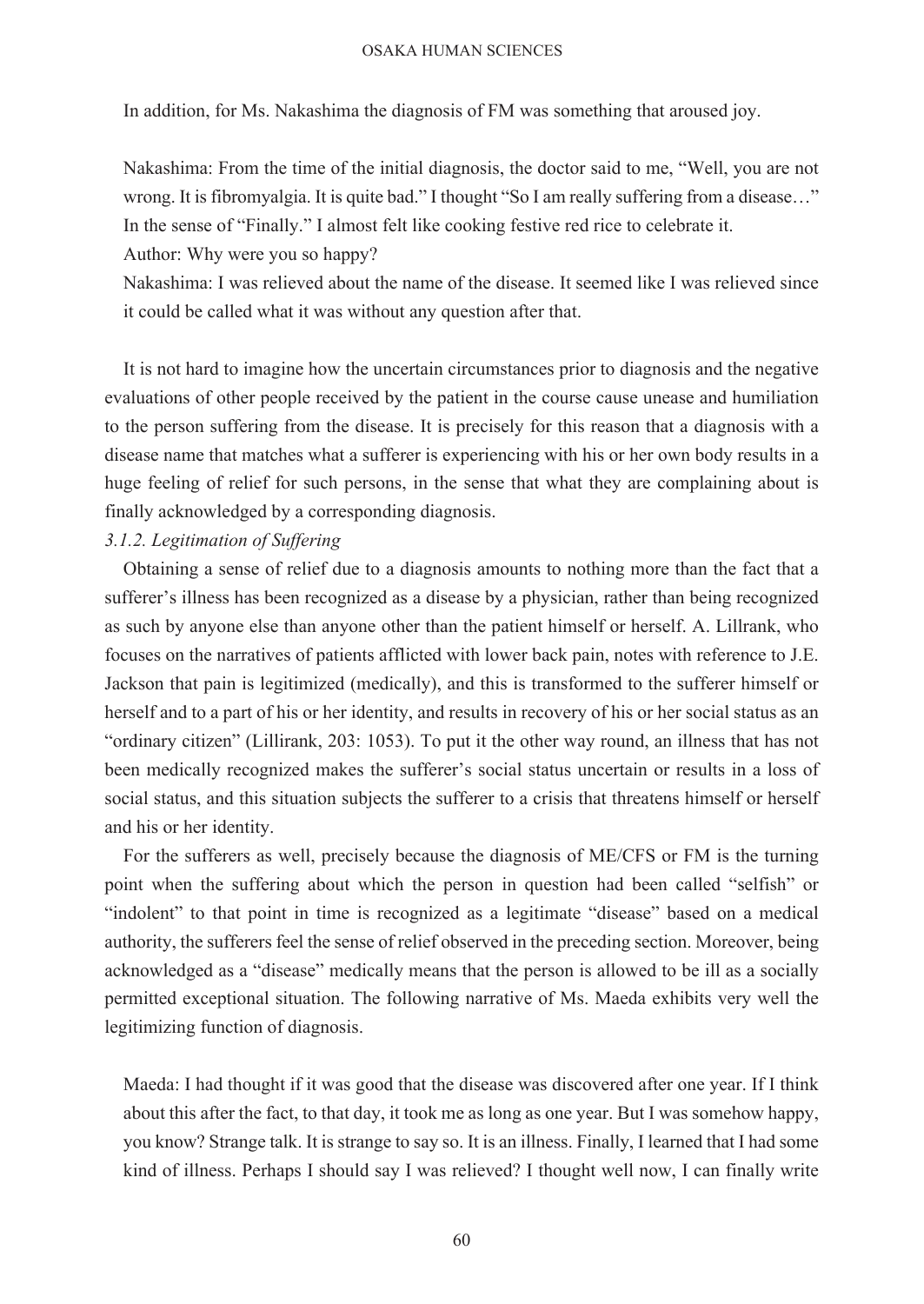#### Nojima

and submit to my company a medical certificate with the exact disease name. Naturally, I was on leave the entire time. During that period, I did not go to my company a single time.

In addition, there is the case of Ms. Kimura, who visited numerous hospitals over a period of approximately 30 years until she was diagnosed with FM, and who said about the experience, "Somehow ultimately I had been going to these hospitals all along with an incomprehensible disease." Ms. Kimura relates as follows the joy that she felt when the fact that she had a disease was proven by the diagnosis of FM.

Kimura: I was overjoyed. Until now I had been treated as an oddball. Even though there was no reason, I was saying that I was in pain, and I thought I was going to die. It was pain that I could no longer even scrawl. It was an illness that people rarely suffered from. And for that reason I was partly rendered as a "nutcase." People told me I was lying. They said that because I did not want to move. I heard the same from my own children. And I heard the same stuff from my parents and my siblings too. […] But then the name of the disease was confirmed. And when I was told this, I could say that I have a disease. It was joy from being able to say that I have a real disease. I remember that I was involuntarily in tears.

But when it comes to such legitimation of suffering, it is not the case that just because a sufferer has been found to have a "disease" that he or she is not questioned about the contents thereof. People suffering from ME/CFS or FM often diagnosed with any other disease prior to receiving a diagnosis of ME/CFS or FM. There is a tendency to treat such people among others as if they have a mental illness or psychological problem. Not only does the name of the mental illness and the explanation of conformity with this not match the sufferer's physical feelings, it is also hard for them to accept as something that invalidates those physical symptoms<sup>4</sup>. In spite of this, when another disease name is not given, the sufferer either reluctantly undergoes treatment as a patient with mental illness, or has no choice, but to engage in repeated doctor shopping. A sufferer who has experienced such a process tends to describe the diagnosis of ME/ CFS or FM as a positive event. It derives from the *reality of the body* of the sufferer whereby his or her physical symptoms cannot be properly explained by interpreting them as mental illness or a psychological problem, rather than the prejudice against mental illness.

### *3.1.3. Liberation from Self-blame*

According to P. Conrad and J. W. Schneider, who discuss the medicalization of deviations,

<sup>4)</sup> For example, Ms. Ito was diagnosed with "depressed state" before she received a definite diagnosis of ME/CFS, and spent many years going to the psychiatry department at the hospital, but according to her, she had doubts about such a diagnosis all along. "I felt that my own symptoms were not fully expressed by just 'depressed state.' So to be honest, I thought it was a bit different. Well, it is true that I was in a depressed state, but I felt that not all of my own condition could be expressed by just that words. I felt very strongly about this. Yes."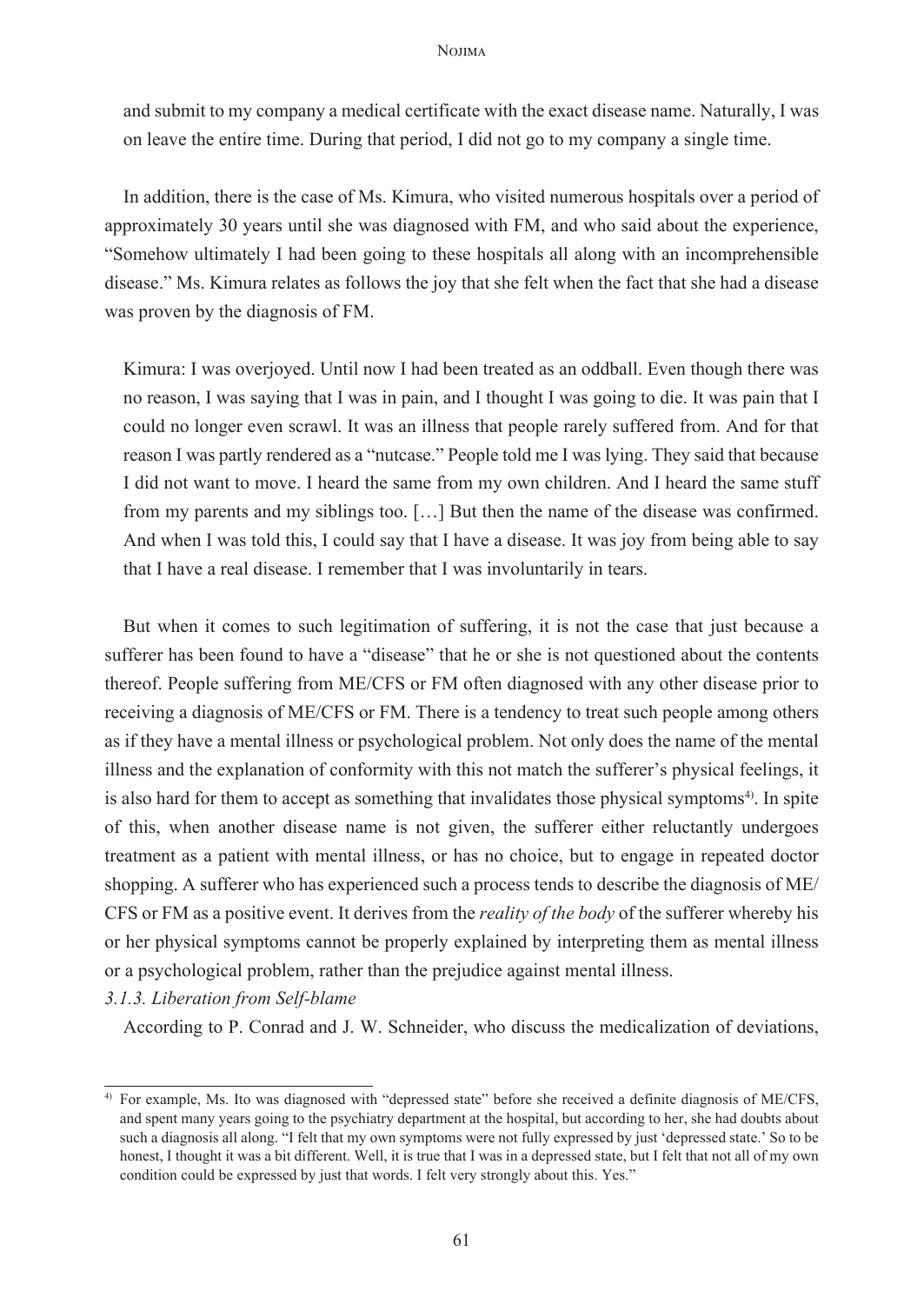"Medicalization is related to a longtime *humanitarian* trend in the conception and control of deviation" (Conrad and Schneider, 1992 = 2003: 466, sic). They say, for example, medicalized alcoholism is no longer regarded as something caused by the sin or moral weakness of the person suffering from it<sup>5)</sup>. The "brighter side" of such medicalization is that the positive result of liberation from self-blame occurs due to a diagnosis, which is the phase of medicalization, in persons suffering from ME/CFS or FM. For example, Ms. Ito recounts the background of her release from self-blame owing to a diagnosis of the disease name as follows.

Ito: Due to the fact that a name was given to the disease, the fact that I was somehow, of my own will, at home, it was disgraceful (it is what is thought), you know? That was the saddest thing for me. To be regarded as a disgrace by my own family. And of course everyone in the neighborhood also knew that I was at home all the time. Of course, they know that. And my mother told me, there are rumors going around about you. My family was also pestered about this; everyone in it. It became the talk of the town. There is a person who stays at home for some unknown reason. Whether she is sick (no one knows). I think that there is still no one in the neighborhood who believes that I have a disease. Compared to the neighborhood, though such a comparison may be a bit odd. Anyway, no one thinks I am sick.

Author: I see. When a name was given for the disease, since you were at home with the disease….

Ito: Yes. The reason for it was made clear. Just the reason. The reason, or the reason is me that my physical state was poor and that is why I was (at home) due to this. It is exactly right. I want to go out, to outside. Honestly, I wanted to go to school and study things. I wanted to have friends, I think. This is not something that I am doing of my own volition, honestly. But in spite of that, when no name is given to the disease people end up thinking that it is something involving the person in question. They regard that I am at home all the time as a way of life. […] Well, it became a long story, but it may protect from the eyes from the public and almost such things. I had not done anything bad myself. This is the very meaning of a name was given to the disease. That was how I thought about it.

Although Ms. Ito was not at home of her own volition, that is how it was regarded by the people around her. During the time when a diagnosis of ME/CFS could not be obtained, Ms. Ito was tormented by pressure that made her bear the responsibility for such a situation. However, once a disease name was given, the fact that there was a "legitimate" reason why she could not leave her home was substantiated, and she was able to believe that "I had not done anything bad

<sup>5)</sup> However, Conrad and Schneider are dubious about the tendency to assume that a certain problem is no longer a moral problem once it has been defined medically.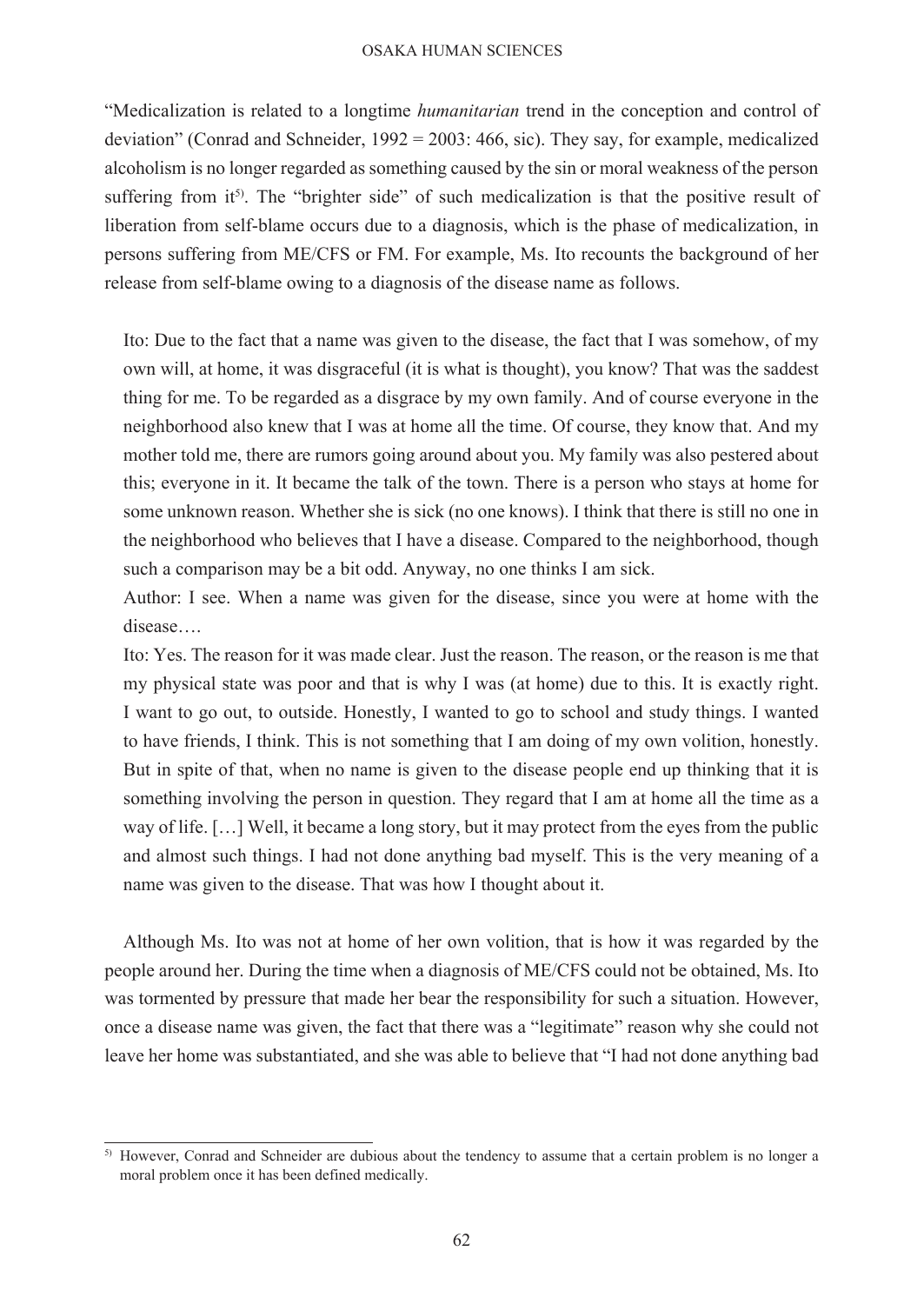#### Nojima

myself.6) " Many of the participants offered similar narratives. Let us now examine the narrative of one of them, Ms. Baba:

Author: I think that it took about two years for you to be diagnosed. What did you think when you were told that it was CFS?

Baba: Well, when I learned the cause, I had a relieved feeling, you know? And then a bit later, I thought it is so, then I will not be cured, I mean my condition is incurable. It seems that I thought afterward about the fact that there is no clear treatment method. Up until then I had been blamed somewhat by those around me. I was told that I had some sort of mental problem. And I think I was relieved when I learned that to the contrary there was a physical cause, you know?

Author: As far as being blamed by those around you is concerned, was something actually said to you by those around you?

Baba: Yes. I was told that I was malingering. That I was slovenly. I heard such things from my family as well. And I myself wondered why I could not do things even though I needed to do them. I blamed myself excessively as well. It was the same when I went to school. I could not do as well as the other students.

Ms. Baba was at that time living a minimal existence physically amidst fatigue whose cause was unknown. She was evaluated as "indolent" and "slovenly" by the people around her, and ended up blaming herself for the fact that she was unable to do what was to be done with school assignments and so on, but she was released from self-blame due to the diagnosis of ME/CFS. For Ms. Baba, a diagnosis with a disease name meant not only that a disease had been *found*, but also that the reason why she could not move her body the way that she wanted did not lie in her own volition or mental state, and this was experienced as *proof* that the cause lay in her *body*, which could not do the things that she wanted it to do.

From such narratives, we can see that a diagnosis of ME/CFS or FM releases the sufferer from self-blame since it proves that his or her condition is not something due to a moral or mental issue, but rather due to something that is medical or physical in nature.

<sup>&</sup>lt;sup>6)</sup> The person receiving the benefit of a disease name diagnosis that guarantees a "legitimate" reason is not just the sufferer himself or herself. The following narrative of Ms. Ito suggests that her family was also saved when a name was given to her disease. "It was because this disease was vague. Because it was called a mental problem, this might be interpreted as a problem with the way I was raised as a child. Since I saw quite a lot how (my mother) blamed herself for the way in which she had raised [me], she may have felt disgrace about that. It was common for everyone around us to think that it was a problem with the way I was raised. […] I had not been seen lately and everyone asked what was wrong. Surely enough, suddenly when I stayed in the house, they thought I refused to go to school or used domestic violence. And no matter how many times it was explained to them, there was no one who understood my situation. So this became a matter of disgrace for the family…"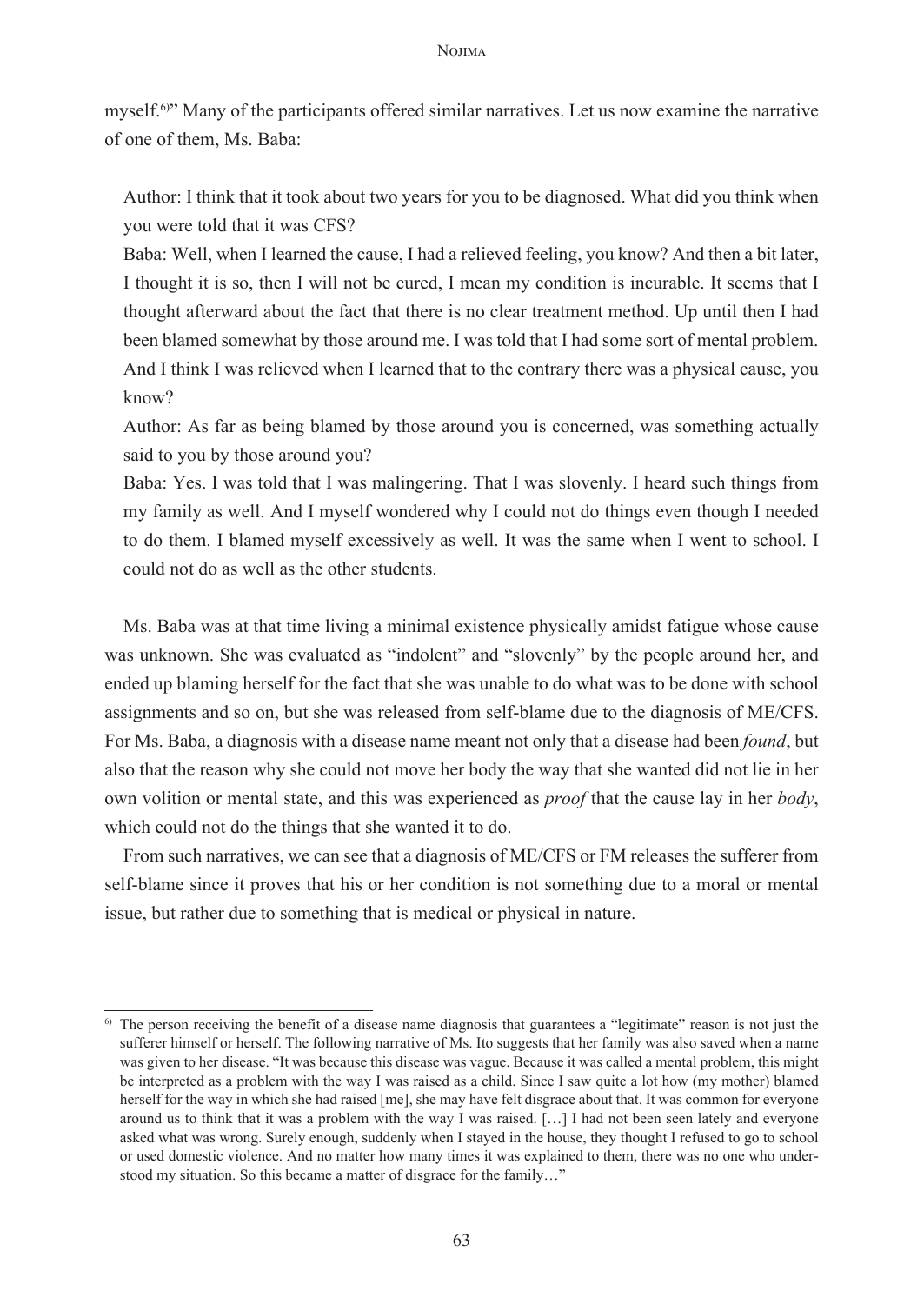### *3.2. Limits of Diagnosis*

#### *3.2.1. "If you have a complaint, I will listen to it": Illness Experience That is Damaged*

Many of those suffering from ME/CFS or FM experience humiliation, such as being suspected of faking an illness or indolence by the people around them, until the point when a definite diagnosis is reached. Such a negative evaluation by others may at first sight appear to originate in the fact that the condition has not been diagnosed as a (physical) disease. As it happens, for sufferers, a diagnosis of ME/CFS or FM is received as proof that they are suffering from a (physical) disease, and it becomes the turning point for obtaining mental stability. However, when it comes to a sufferer's relationships with other people, a diagnosis of ME/CFS or FM does not necessarily have positive effects. For example, when Ms. Suzuki consulted a public health nurse about whether or not she could receive welfare services after she received a definite diagnosis of ME/CFS, she was shocked when that person replied, "If you have a complaint, I will listen to it."

Suzuki: … I had [the public health nurse] visit me several times, but then finally, I was told "There is nothing that I can do, but if you have a complaint, I will listen to it." I was a bit shocked by those words. I thought that what we were presenting about our illness sounded like nothing more than complaining. Even though I had consulted many times… Public health nurses said that they had the stance of just coming to hear complaints. In the discussion, it was told that my condition did not require welfare services.

Author: I see, I see. So that is how it appeared to that person's eyes?

Suzuki: The appearance was important. At that time I was not still in bed when seeing people. I had the feeling that I would sit and talk to people at the minimum.

Author: You were pushing yourself too hard, weren't you?

Suzuki: Yes, I was. I was pushing myself too hard, but that did not convey to her. Even if I had conveyed this with words, I could not get her to believe it.

What is important here is that Ms. Suzuki had explained her own condition after telling the public health nurse the disease name of ME/CFS. It was hard for Ms. Suzuki to even sit, but she pushed herself since she felt it would not do to be impolite and sat for the talk with the public health nurse. However, when Ms. Suzuki, who collapses from even the slightest amount of housework, tried to describe her difficulty in living, it sounded like "complaining" to the public health nurse. It seems that for the public health nurse the diagnosis of ME/CFS and Ms. Suzuki's explanation did not to be considered more than Ms. Suzuki's appearance when she was seated and talking.

The reason why the severity of the disease is not conveyed in this manner is not due to the fact that the other person is not someone close to the sufferer. There are many cases where even family members, who might be expected to know/observe how a person with such a disease is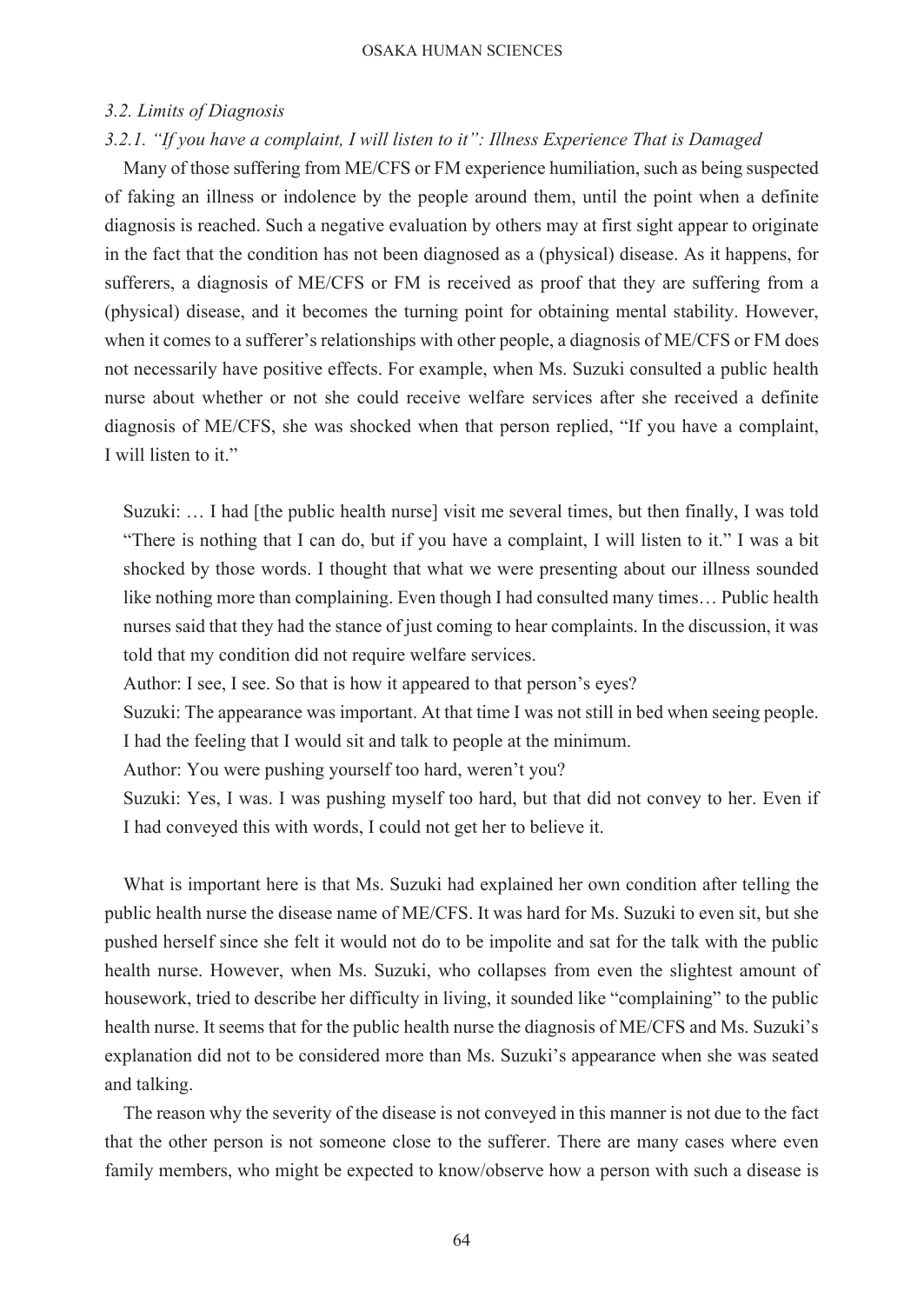#### **No**<sub>IMA</sub>

actually suffering on a daily basis, do not regard ME/CFS or FM as a severe illness. For example, there is the case of Ms. Inoue, who frequently talked about her condition with her older sister. Here is her narrative of what happened when she was diagnosed with FM.

Inoue: Since she asked me, "What is it?", when I told her "I have learned what my illness is," I told her, "Fibromyalgia," and she asked "Is there a cure for it?" And I responded, "There is still no way to treat it." And then when I said "Even so, it is a disease from which I am not going to die anytime soon," she replied, "Oh, you won't die. Well, then it is nothing serious." And I was shocked at this response.

Ms. Inoue's elder sister was aware of the fact that Ms. Inoue had been hospitalized repeatedly, but she did not recognize such a condition as a disease. In this process, the diagnosis of FM was an opportunity for the elder sister to reinterpret Ms. Inoue's condition as a disease, but instead she assumed that FM was a disease "that was nothing serious" based on a single point, that it is not a "disease that people die from."

From the narratives provided above, we can see that the severity of ME/CFS and FM is not conveyed to the people around the sufferer by just the fact that it has been diagnosed. In other words, regardless of the disease being diagnosed or not, the assessment of the people around the sufferer about the suffering itself remained low. In this manner, despite the fact sufferers are diagnosed and exhibiting all the symptoms, it can be said that their illness experiences are damaged in the same manner as before the diagnosis insofar as the reality of the sufferers is not taken seriously when it comes to the actual state that is not conveyed to others.

*3.2.2. "There is no such disease": Non-existence of a Disease Expressed by the Disease Name* In the preceding section, we confirmed that the illness was not taken to be something serious by other people, even after a diagnosis with a disease name was made, and that the illness experience by those suffering from ME/CFS or FM is damaged. Such a state of affairs arouses great mental torment in sufferers akin to what they experienced prior to diagnosis, but just the fact that their condition has been recognized as a "disease" might be good. That said, this is because there are many cases in which their condition is not regarded as a disease despite the fact that they are telling others that they have been diagnosed. For example, Ms. Kimura recounts in a mortified manner how, when she experienced sharp pain at her parent's home, she was told by her younger sister, who prided herself on the fact that "There is no one who knows more about fibromyalgia than I do", that "if you think it is not painful, then it is not painful."

Kimura: Since I was in pain at my parent's home, [I thought that] I was at the point where I was going to die. And my younger sister said "if you think it is painful, then it is painful." She said, "This is because even though your brain is exhibiting an abnormal reaction, it is different from a disease. Because you think it is painful, painful, painful, it just becomes painful. Take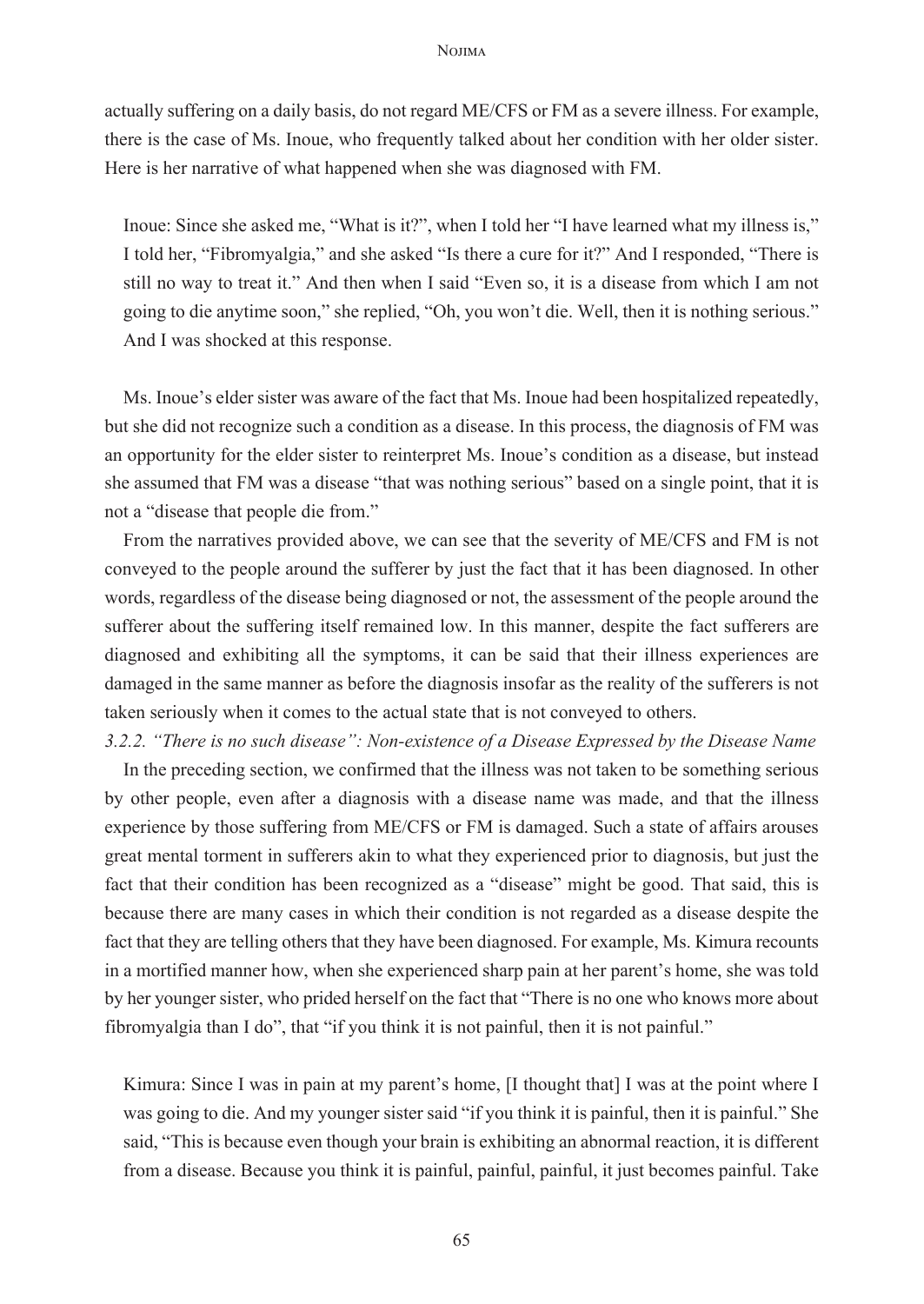a deep breath. If you think it is not painful, then it is not painful. You are OK. Because I know about this disease." I thought this was nonsense, but I could not say anything to rebut it. I know the pain will subside after one or two days. I have endured this pain for more than 30 years now, and I know all the ways there are to breathe to endure it. It is not as simple as my sister thinks. So my younger sister had a smattering of knowledge about it, and she said this thinking that she knew all about my disease, and this made me incredibly sad. I was so sad that I thought about cutting off my ties to my own younger sister over this.

"If you think it is not painful, then it is not painful." These words from Ms. Inoue's younger sister mean the same thing as "It is all in your head," responses that are frequently heard by those suffering from contested illnesses (Lillrank, 2003). Such responses mean that symptoms that are invisible to the eye, such as pain and fatigue, all amount to nothing more than a product to the sufferer's imagination. Ms. Kimura's younger sister, who supposedly "has understanding" about FM, did not actually regard FM as a disease, and interpreted the intolerable pain suffered by Ms. Kimura as a failure of image control by Ms. Kimura.

Mr. Yamamoto, who has ME/CFS, has had the same experience as Ms. Kimura. He relates that owing to the fact that the disease was diagnosed, "I myself was able (to understand, and the number of people around me such as Mr. X (who was suffering from the same disease) also increased, but "I could not explain it to my family at all." Although Mr. Yamamoto handled household chores and work despite the fact that he could not move as he wanted to, he says that his family interpreted his symptoms as "a problem with my feelings." When he was dead tired at home, his family members censured him for faking an illness because he could get out of housework that way, and said such things as "You are just loafing around." His family, which has expert knowledge, said, "You say it is medical, but that has not been proven," and denied the existence of a disease by bringing up the fact that no biomarkers (indexes that are pathophysiologically substantiated, and that measure whether or not there is a disease and its progress, the reactivity to treatment and so on) exist. From Mr. Yamamoto's narrative, we can see that, although diagnosis with the disease name of ME/CFS was helpful in allowing Mr. Yamamoto to understand the disease himself and having ties with other people suffering from the same disease as well as deepening mutual understanding, it still could not serve as the grounds for explaining the illness in his relationships with his family members, the people closest to him.

In the case of Ms. Mori, despite the fact that she conveyed the fact that ME/CFS had been listed in the ICD, the International Classification of Diseases, and showed the grounds of being a "legitimate" disease, the existence of any disease has been *clearly* denied. When Ms. Mori went to the ward office for a consultation about a disability pension after the diagnosis of ME/ CFS, she was still handled by people who were not in charge of that, and the end result was that one of those people told her "There is no such disease," and both astonishment and shock welled up in Ms. Mori.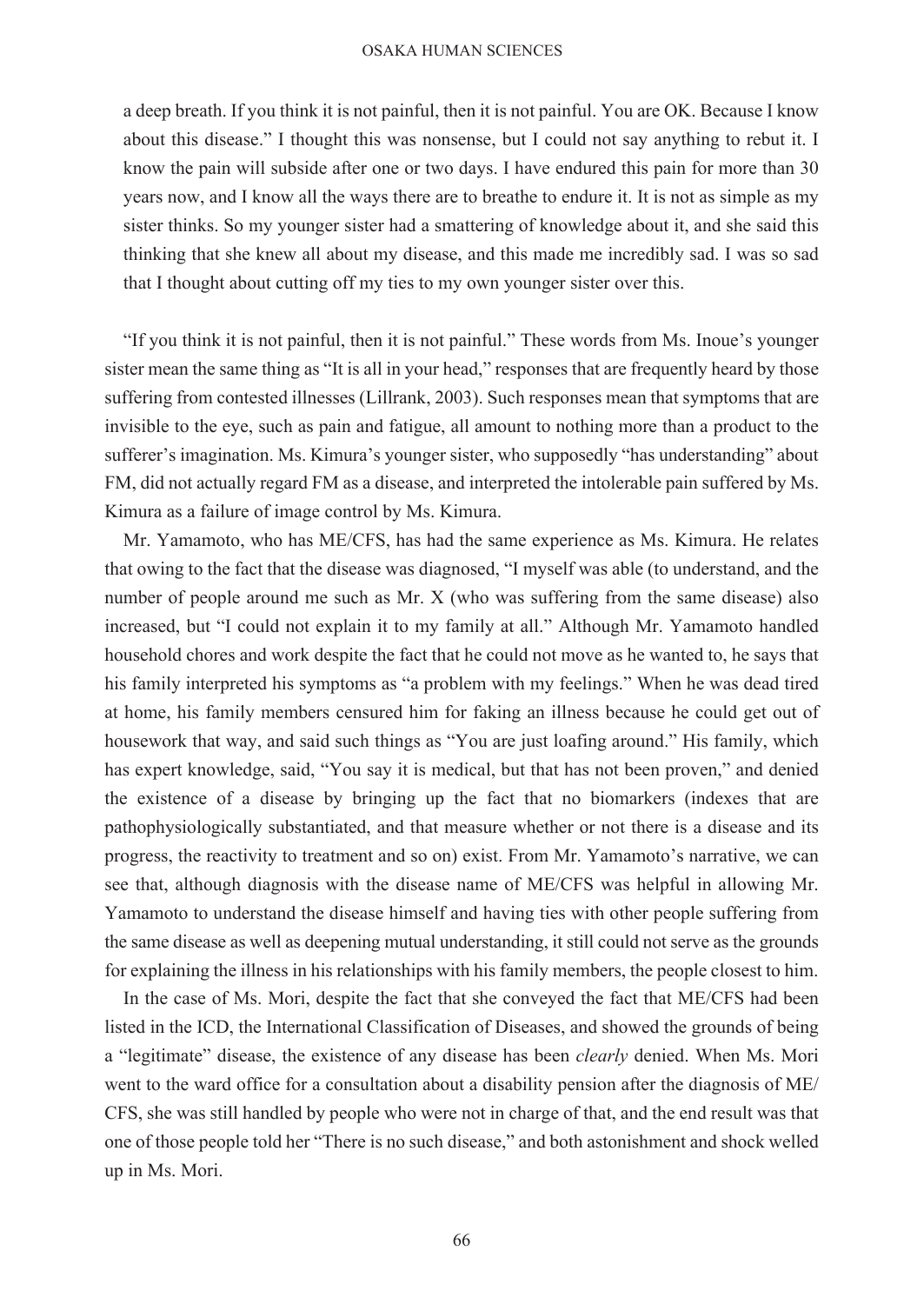Mori: Well, "Oh, someone else is in charge of that," which I heard from about four people. And then I consulted with the fourth person, whom I thought was an earnest woman who looked like she was very intelligent. I said that there is a disease called chronic fatigue syndrome. And within this, the number of ICD is applied, and there are also results whereby sufferers are assessed as having grade 2 and 3 and so on. And while I think it must be difficult, when I said that I wanted for the time being to receive a form and look at it, I was told "There is no such disease." She snapped at me. I was stunned.

Author: How old was the person in question?

Mori: She was in her late 50s. She seemed to be a spinster. But she looked quite earnest. At the outset she was extremely polite to me. So I thought, if anyone can understand this, it will be her. I thought she would be more reliable than the other people before her. But just when I thought that I had finally found someone who could understand what I was talking about, I was told "There is no such disease." And this despite the fact that there most definitely is, as is indicated in the classification by ICD. And in spite of the fact that (disability pensions) are being provided (to persons with ME/CFS), why would you (that woman) say such a thing to me? It really ticked me off, and I am the kind of person who rarely gets angry (laughs).

In other words, Ms. Mori tried to explain to an official of the ward office based on the "objective fact" that it is described in the ICD rather than her personal situation that there are various difficulties in daily life. However, despite Ms. Mori presented such "fact," the official not only did not listen to what Ms. Mori said, she denied the existence of the disease itself. "There is no such disease." Ms. Mori's appeal was invalidated by this dismissive response, and no further dialogue was possible after that.

What the participants in this study had experienced, just when they thought that they could finally explain that they had been diagnosed with ME/CFS or FM and that it is a disease, was the uselessness of a disease name in their interactions with others. That is to say, the suffering will continue to be trivialized by others even after the diagnosis, and in some cases the very existence of the disease itself is denied.

## **4. The Paradox of Diagnosis: The Delegitimation of Suffering by Others around the Sufferers**

In this paper, I have examined the effects of a diagnosis of ME/CFS or FM on sufferers by discussing separately the positive effects and limits of such a diagnosis. The positive effects and limits of such a diagnosis can be summarized as follows: First of all, the positive effects of the diagnosis, which were examined in Section 3.1 above, occurred first and last in the sufferers themselves, but the limits of the diagnosis, which were examined in Section 3.2, occurred in the relationships between the sufferers and others. In addition, in 3.1 the disease name of ME/CFS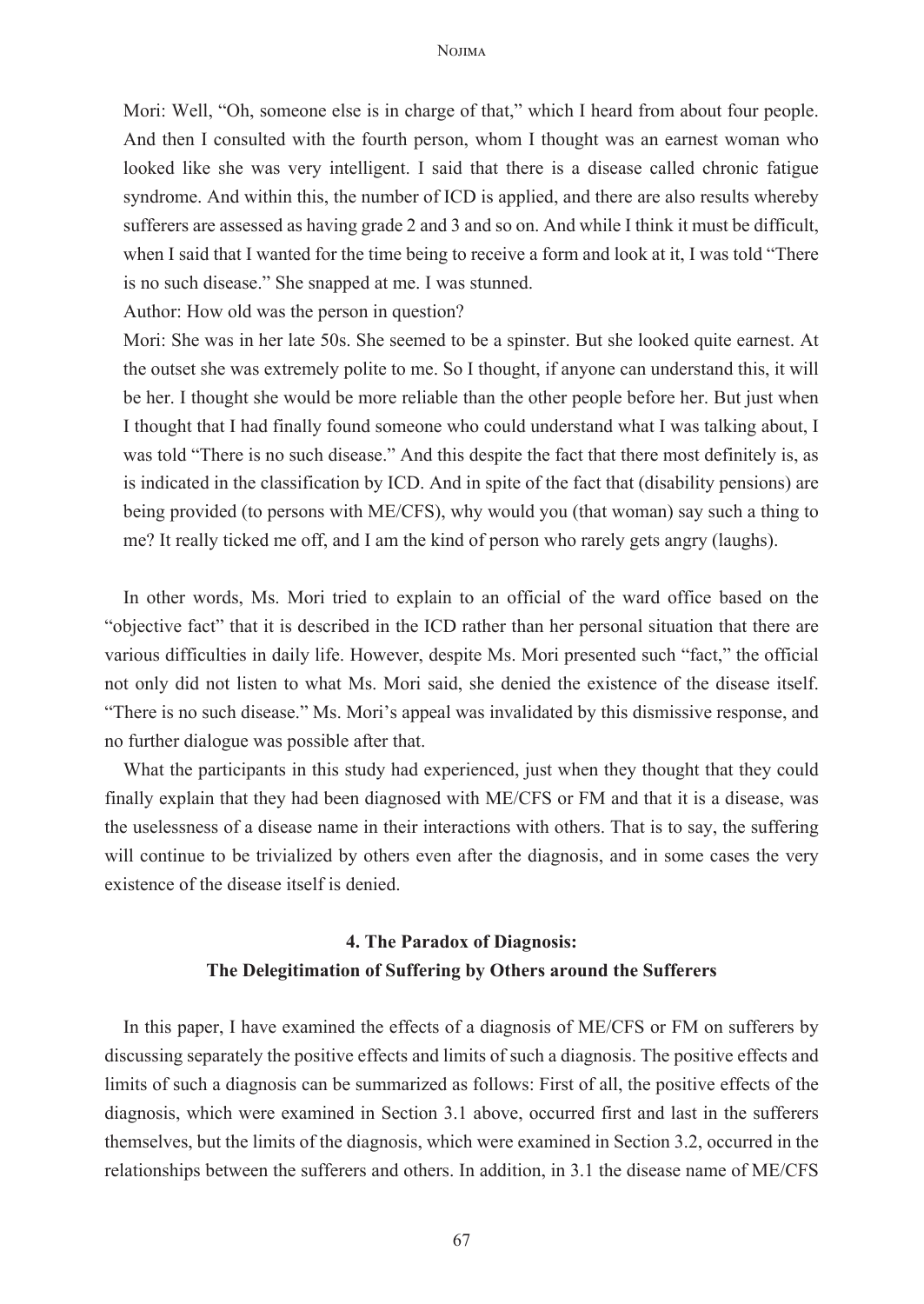or FM was welcomed by the sufferers as something that caused their own (physical) symptoms, that is as something that expressed the actual existence of a disease, but in 3.2 we confirmed that almost no positive effects due to the disease name occur between the sufferer and others, or that paradoxically the disease name ends up expressing the non-existence of the disease. In other words, the positive effects of a diagnosis of ME/CFS or FM that are manifested in individual sufferers reach their limit in situations involving others, and the *paradox of diagnosis* whereby a disease name that expresses the actual existence of a disease expresses the non-existence of the disease occurs<sup> $\eta$ </sup>. The findings of this study, which proposes the limits of diagnosis and the way in which it is expressed as the paradox of diagnosis, raises the need to fully examine the positive effects of diagnosis. In other words, the need to identify the positive effects of diagnosis by taking into account the temporal limitations as well as the limitations in a sufferer's relationships with others, at a time when the majority of studies about contested illnesses stress the positive effects of diagnosis $8$ ).

Based on the discussion by A. Kleinman, the paradox of diagnosis is a situation that can be termed delegitimation of suffering by the people around the sufferer. In Kleinman's cases, the symptoms of persons suffering from chronic pain are regarded as excessive demands, a psychological problem or an exaggeration of stress by physicians. Thus, the legitimacy of the experience of illness is doubted implicitly or explicitly, and the stigma of a mental illness or faking a disease is imposed on the sufferer. Since it is not possible to respond to the questions of "Why is the pain occurring?" and "What meaning does the pain have?" based on the biomedical approach, the expression of suffering by the sufferers, who want an explanation based on the origins and mechanisms of the disease, prompts its delegitimation by physicians, who regard it as intractable (Kleinman, 1995: 133).

Compared to such a delegitimation of suffering by physicians, what was occurring in the cases examined in this paper is delegitimation by the persons around the sufferers. In general, a sufferer who obtains a diagnosis with a disease name is accorded the status of a "patient," and is exempt from various duties based on social acceptance of his or her condition and allowed to devote himself or herself to his or her disease. But a diagnosis of ME/CFS or FM does not necessarily guarantee that the sufferer will be regarded as a "patient" in his or her relations with others, and also does not serve as a reason for him or her being excused from routine obligations. In other words, the suffering of ME/CFS or FM people is legitimized once they have been diagnosed, but

<sup>7)</sup> With regard to a disease name expressing the non-existence of a disease, S. Madden and J. Sim mention that a diagnosis of FM is an "empty diagnosis." "Although the diagnosis validates the illness experience, it has no meaning per se." (Madden and Sim, 2006: 2967). The uncertainty of a sufferer from FM, who has been tormented ever since the disease's onset and who wonders what to do given that there is no way even to express his or her own condition, is replaced by a new uncertainty due to the diagnosis.

<sup>8)</sup> M. Undeland and K. Malterud urge caution with respect to the temporal limitations of the positive effects of a diagnosis. They note that when viewed over the long term, a diagnosis with the disease name FM does not ensure the status of the patient, and does not generate the "common language" that can explain the illness in various social circumstances (Undeland and Malterud, 2007).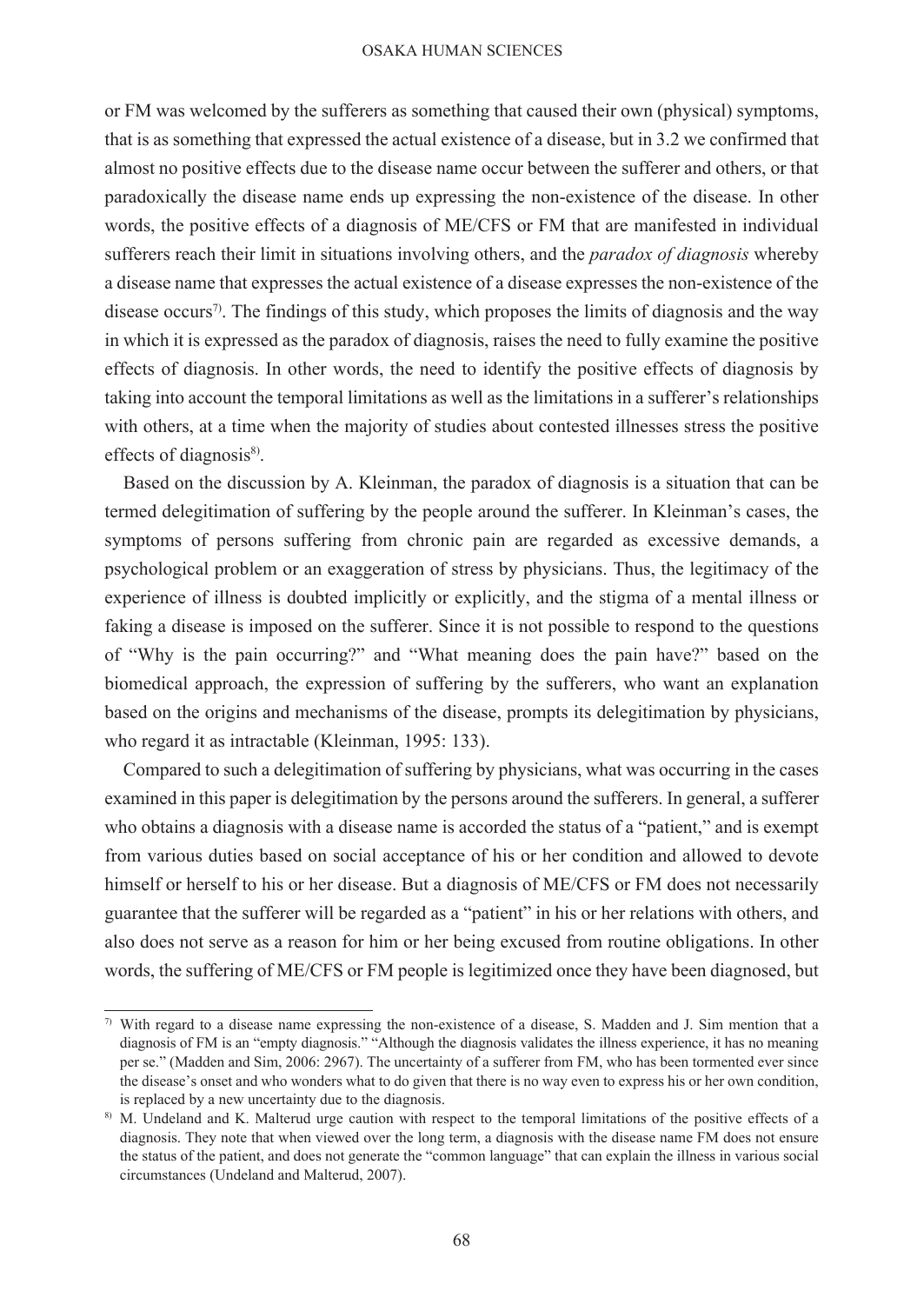it is delegitimized by others, who do not believe in the legitimacy of the diagnosis. This suggests that the social status of a sufferer is not secured solely by the fact that he or she has been diagnosed with these diseases. In other words, it suggests the vulnerability of the legitimating function of the diagnosis itself.

### **5. Conclusion**

The paradox of diagnosis, wherein a diagnosis with a disease name that legitimates the suffering and indicates that the disease really exists expresses the non-existence of the disease in the sufferer's relationships with others, is the same as before diagnosis insofar as it arouses mental distress in the sufferer, but before diagnosis there was the *hope* that if only the disease were diagnosed the sufferer would be able to explain it to others. However, the sufferer is confronted by a dilemma in a situation where his or her condition is not regarded as a disease, even when he or she explains it based on diagnosed facts<sup>9</sup> (if the sufferer does not say that he or she has a disease, he or she will be suspected of laziness or faking an illness, but even if the sufferer does tell others that it is ME/CFS or FM, he or she might still be suspected of laziness or faking an illness, or the very existence of such a disease is denied). Various factors, such as an inadequacy of social awareness, the non-existence of biomarkers and the invisibility of the symptoms, may lie in the background against which such a paradox and dilemma occur. It will be necessary to focus on the background against which the paradox of diagnosis arises, and to elucidate the mechanisms of the paradox, which cannot be reduced to just communication between sufferers and others. Then, considering a diagnosis with a disease name does not gurantee the actual existence of a disease in the sufferer's relationships with others, we need to study conditions about how the *social reality* of the disease should be ensured in our society.

### **Acknowledgements**

The author would like to thank all those who cooperated in this research. This study received funding from a 2013 fiscal year research promotion grant from the Institute for Research on Household Economics as well as from a 2014 fiscal JSPS KAKENHI (Grant Number 14J00416).

<sup>9)</sup> C. Lonardi argues that an "identity paradox" occurs for people with chronic headaches no matter how they try passing through life with it. When the social image of a disease is inadequate, the sufferer will have to behave like a normal person unless he or she disclose his or her illness, and he or she will be exhausted; however, if the sufferer disclose everything, it is not understood by others, so he or she confronts a dilemma (Lonardi, 2007).